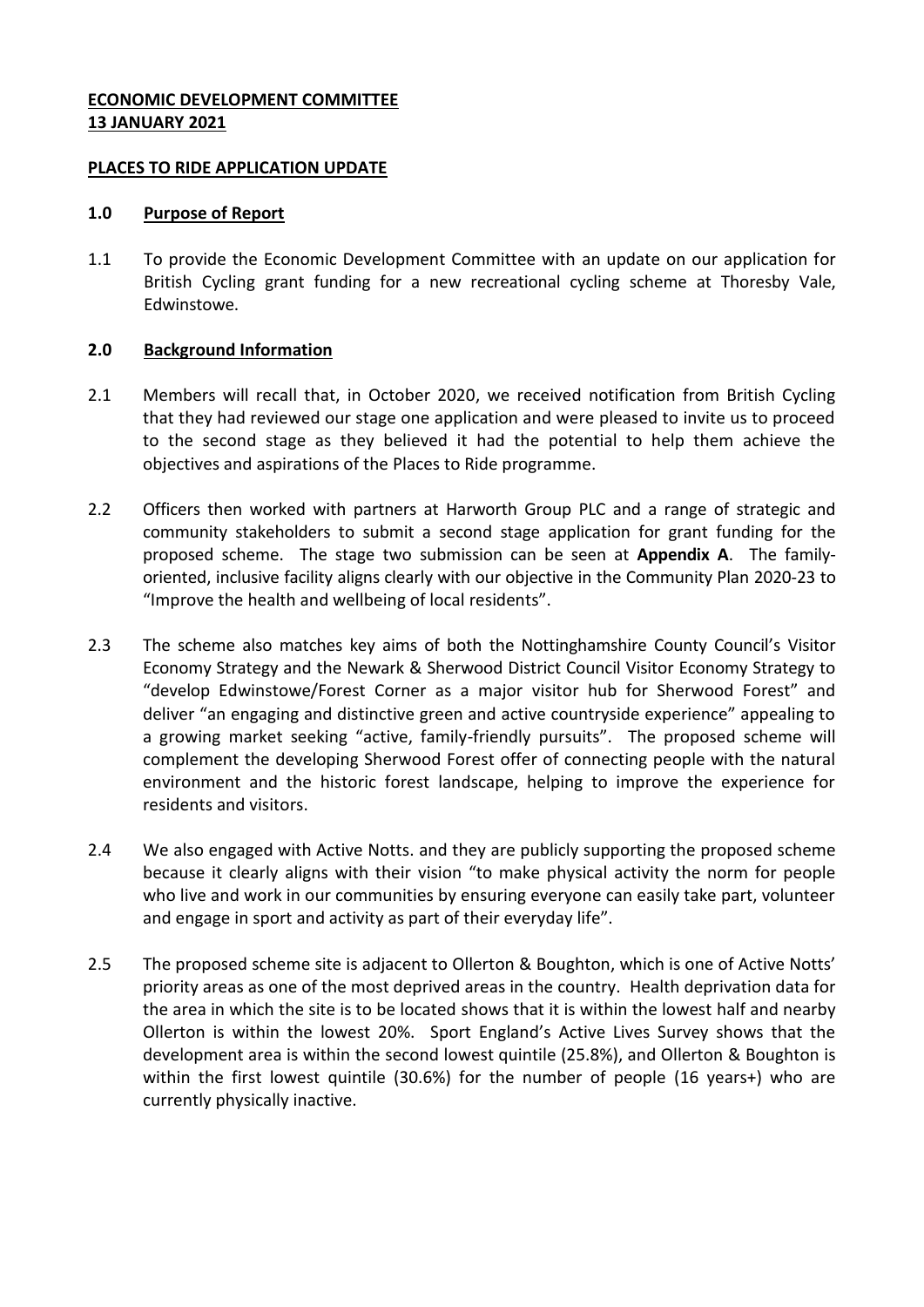## **3.0 Proposals**

- 3.1 Stage two of the process required us to submit a more detailed application and business plan, building upon the outline proposals submitted successfully for stage one, to British Cycling. It included stakeholder and public engagement through a consultation webpage and online survey which attracted 136 completed responses. A summary of the results of the survey can be seen at **Appendix B**.
- 3.2 Guided by an allocated Investment Manager on behalf of Sport England and a Cycling Delivery Manager at British Cycling, we worked with our partners at Harworth Group PLC to develop and submit the stage two proposal with an estimated value of £1.323m. We are seeking British Cycling grant funding of £150,000 towards it. If successful, the remaining costs/costs in kind would be met from Harworth PLC. It has been made clear that the Harworth contribution should not be funded via the Thoresby Vale S106 contributions, unless otherwise agreed separately by this Council.
- 3.3 British Cycling anticipate being in a position to announce their decisions regarding grant funding for proposed schemes in January 2021. Schemes that are subsequently awarded grant funding will need to be delivered by the end of March 2022. The Thoresby Vale development would be able to accommodate our proposed scheme's delivery within this timeframe.

## **4.0 Equalities Implications**

4.1 A key feature of the proposed scheme is that it will be fully accessible and inclusive in line with its purpose to promote recreational cycling for all.

# **5.0 Digital Implications**

5.1 In developing the scheme, we will consider potential links with the forthcoming 5G 'Connected Forest' hubs at Thoresby Vale and Forest Corner.

# **6.0 Financial Implications (FIN20-21/71444)**

- 6.1 If the proposed scheme is ultimately successful in securing British Cycling grant funding the Council will be the Accountable Body for the funding.
- 6.2 It is anticipated that Harworth Group PLC will deliver the project and the Council will passport the £150,000 grant funding to contribute to the scheme. Whilst this would not be Council expenditure, it is still capital in nature and would therefore need to be added to the Council's Capital Programme.
- 6.3 Should our application be successful, a report seeking approval to add the scheme to the Capital programme will be presented to Policy & Finance Committee.

### **7.0 Community Plan – Alignment to Objectives**

7.1 The aims of the scheme align clearly with our vision in the Community Plan 2020-23 ("…to enable local residents and businesses to flourish and fulfil their potential as well as encouraging more visitors to enjoy all that Newark and Sherwood has to offer") and the objective to "Improve the health and wellbeing of local residents".